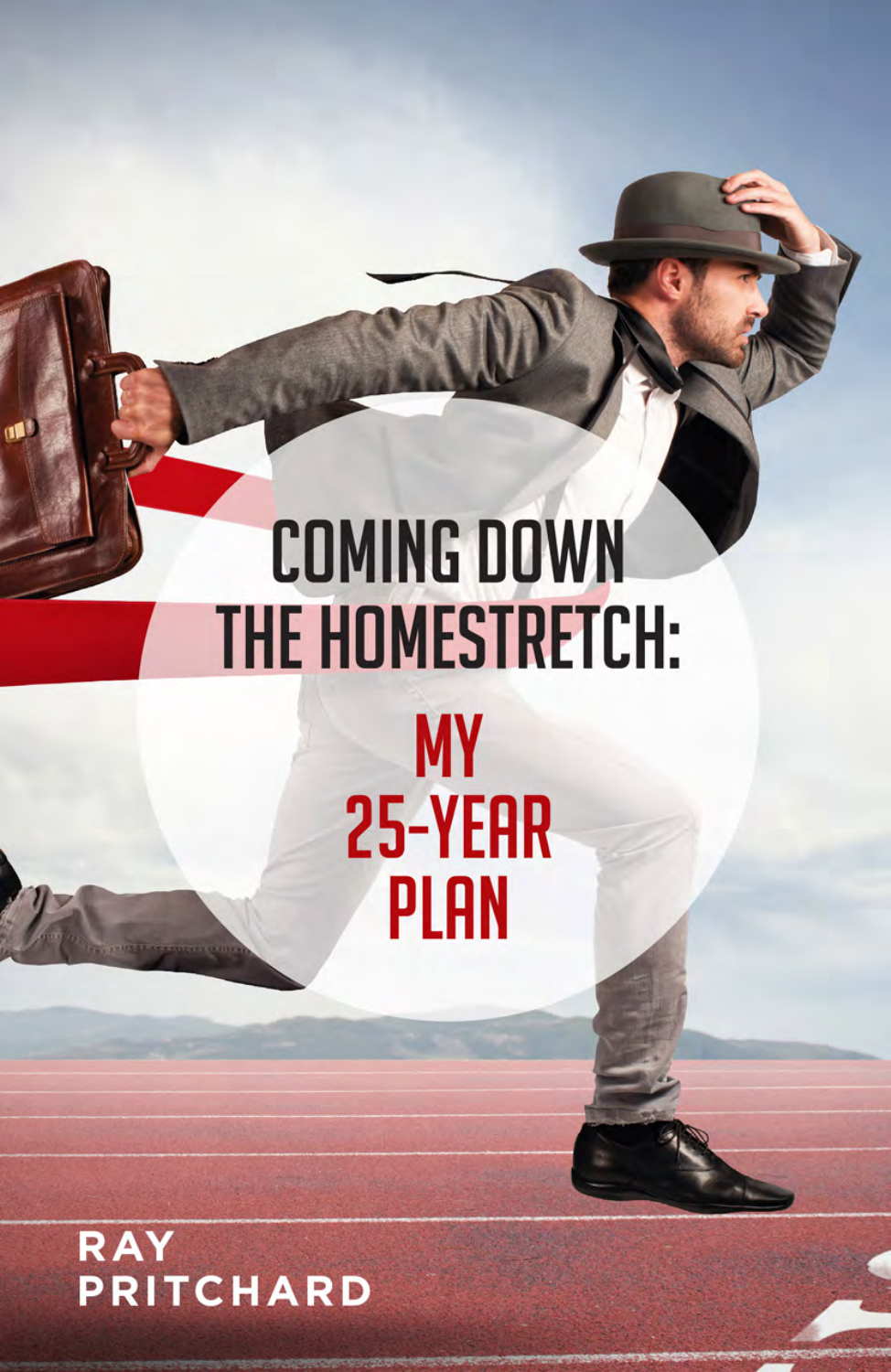

This project started because Mike Calhoun thought I needed to get my act together.

It happened like this. I was teaching at Word of Life Bible Institute in upstate New York in the dead of winter with a foot of snow on the ground. I flew in on Monday and got started Tuesday morning. After teaching for three hours, I went out to eat lunch with a few faculty members plus my longtime friend Mike Calhoun. I don't remember much about the meal or the conversation because I was tired and cold and not feeling great.

The next day I was having lunch in the Bollback Student Center when I happened to see Mike as we passed in the aisle. He was going one direction, and I was going the other. He greeted me and then said he had something to say to me. Mike and I have been friends for over 40 years. He can say anything he wants to me.

"Pritchard, I don't want to hear you talking like you did yesterday."

Because Mike is a true friend, I was not bothered when he said that. I guess I must have sounded a little too negative. Maybe I kvetched a little too much. So he told me (cheerfully, but firmly) he didn't want to hear that sort of thing from me anymore. Recently he had spoken with a famous pastor who is now in his 70s. That man asked Mike a simple question: "When are football games won or lost?" The answer is obvious. Almost every game is won or lost in the last few minutes of the fourth quarter.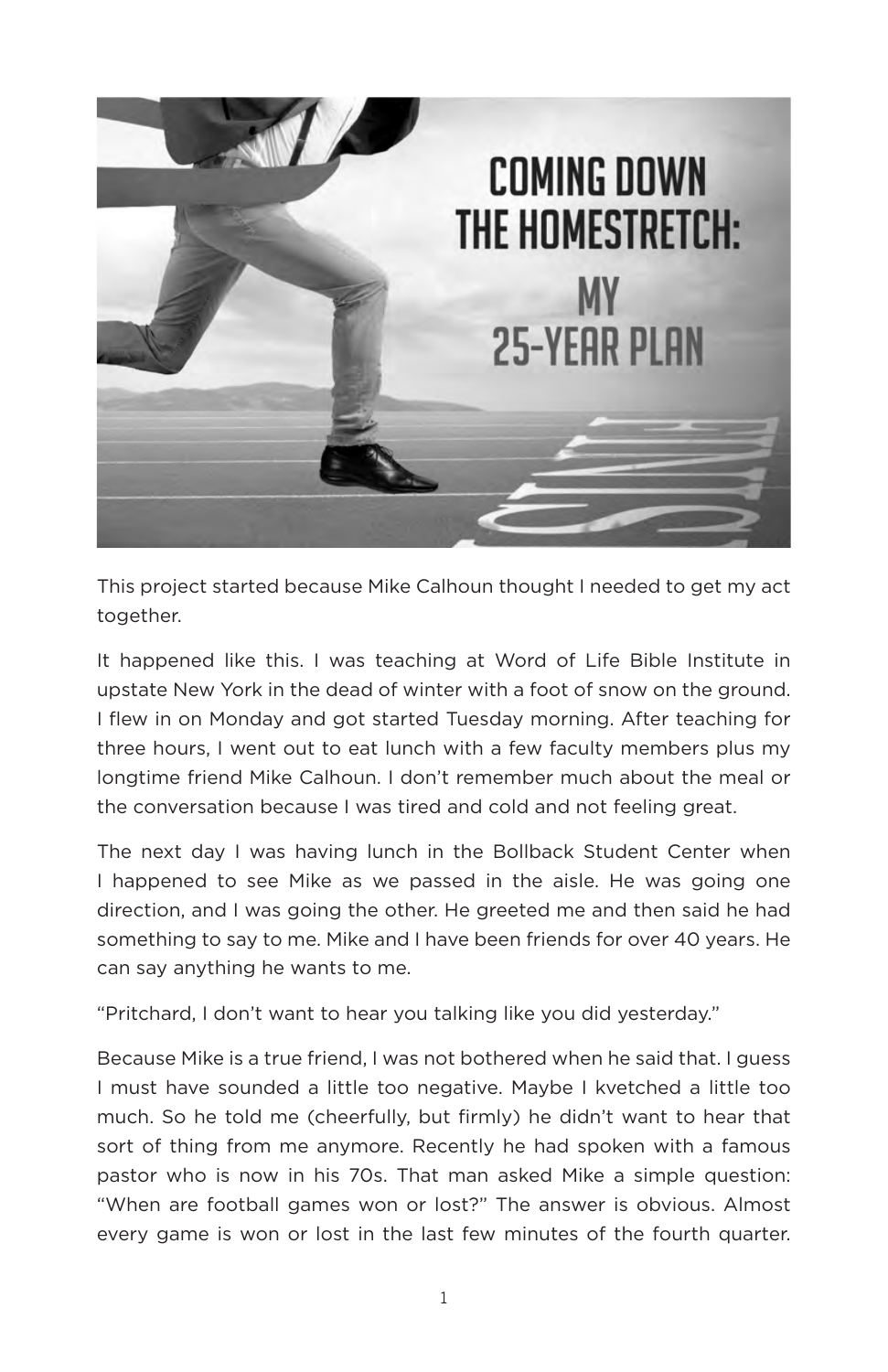You can't win the Super Bowl in the third quarter, but you can lose it in the third quarter. (This was just after Atlanta had blown that huge lead to Tom Brady and the New England Patriots.)

Mike leaned in (we were still in the aisle with students passing on both sides of us) and said, "Ray, you and I aren't young anymore. We can't kid ourselves. We're down to the last few minutes of the fourth quarter. But the thing is, we don't know exactly how much time we have. We don't know if we have five minutes left, or three minutes, or maybe just 30 seconds." Then he added, "We have to play like our whole life is on the line because it is. We don't have time to complain about anything. Coaches tell players to 'play through the whistle.' That's what we have to do. We've got to get in the game and play hard and fast because we know our time is short. If we do our part, soon enough the game will end, and the Lord will tell us the final score."

*I don't think Mike knows how important those words were to me.* I am 66 years old. I became a Christian 50 years ago. Marlene and I have been married for 44 years. Our three sons are all in their mid-to-late 30s. Our oldest son turns 40 in November. Now to be sure, I don't feel old every day, but I can't deny the passage of time. Mostly I feel the loss of energy. When I was 30, my energy seemed like an inexhaustible well. Today it feels like a balloon that has sprung a leak. I've got energy, but not nearly what I had ten years ago. It goes out quicker, and it takes longer to blow up the balloon.

All of this may be of only passing interest, but I think it's wise to ponder where you are in the "race of life." I made the first turn decades ago, and I ran the backstretch twenty years ago. Not too long ago, I made the final turn. I'm coming down the homestretch. As I peer into the fog, I can't see the finish line, but I know it's somewhere in front of me.

# A 25-YEAR PLAN

That brings me to this project. I came across this idea in a book written by my friend Tom Klobucher called The Gentle Life. In 37 short chapters, Tom offers keys to a better, happier, more productive life. His advice covers the waterfront, from "Don't use profanity: Even if others do" to "Laugh a lot: Who wants to be around a sourpuss?" to "Be a teacher: Share what you have learned." One reviewer said it would be hard to find a book with more "actionable pearls" of wisdom. I agree, and I commend the book to you.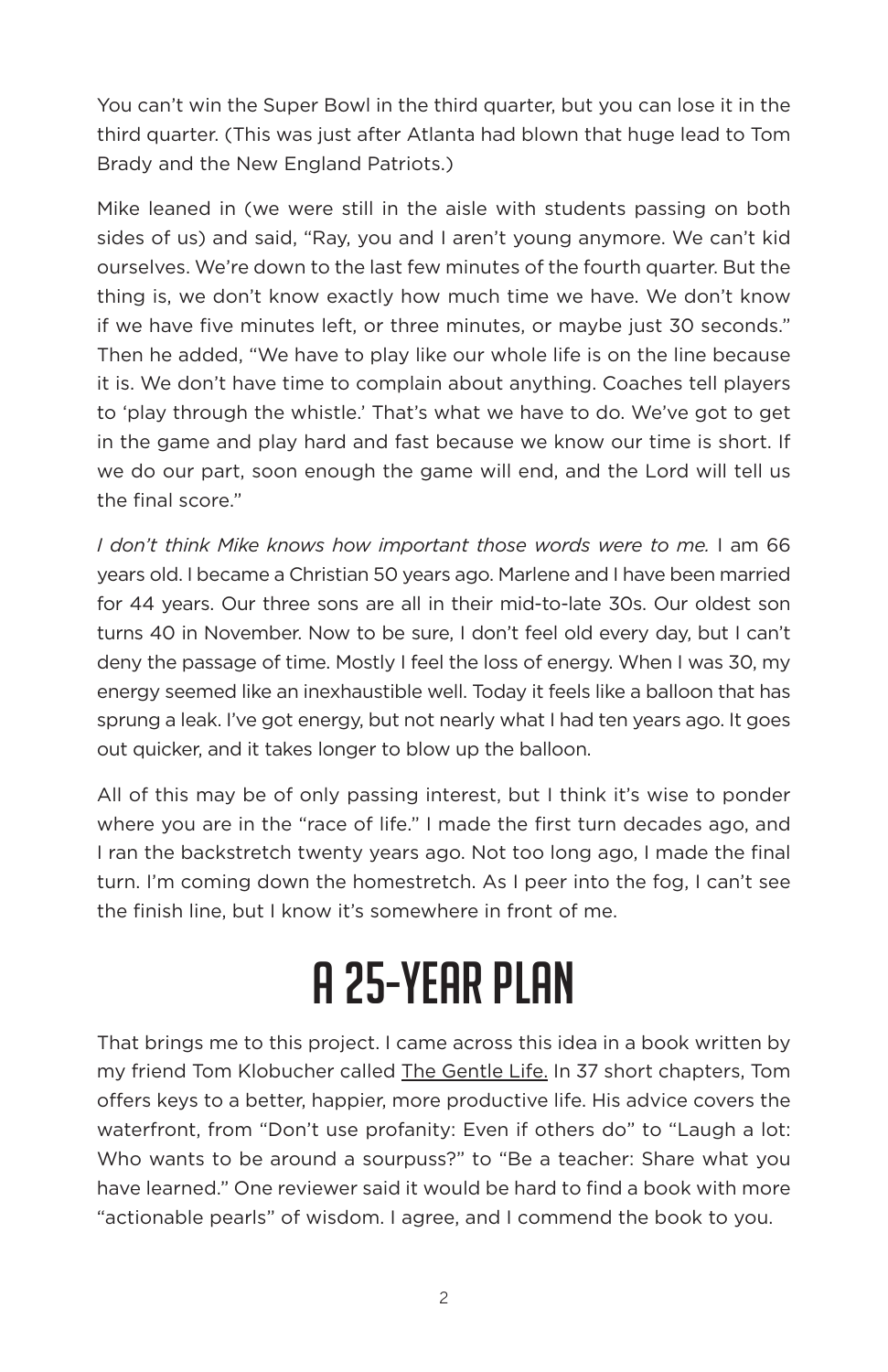But it was chapter 36 that got my attention. Tom says, "Build a plan for your future: No matter how old you are." In that chapter Tom sets out his "25-year-plan" from 2010 to 2035 when he will be 95 years old. Along the way, he faces the obvious question, "How do you know you're going to live to be 95?" The answer is, he doesn't. No one knows the future—only God. But he points out that people who live productive lives see themselves as works-in-progress. They don't think, "I'm done here" or "I've arrived." Like Joshua of old, they believe there is always more land to conquer.

So how long do I expect to live? I found a website (there are many of them) that allows you to punch in your personal data, hit a button, and then you get your predicted "Death Date." It's not all hocus-pocus. A lot of it is based on the actuarial tables. Every time I go to that website, I end up with the same date: July 8, 2025, which is only six years away. That makes you stop and think.

But it doesn't matter. *It's not how long you live, but what you do with the years you are given.* All my days were written in God's book before one of them came to be (Psalm 139:16). I have no advance information about how long I will live.

I agree with Tom Klobucher. It's a good idea to make a 25-year plan. The things I have written down are not so much "goals" as they are hopes and dreams about the sort of man I want to be as I come down the homestretch of life.

I want to thank Mike Calhoun for giving me the wise insight that the game is won or lost in the last few minutes. And I thank Tom Klobucher for the challenge to write a 25-year plan.

If I live to be 91, here's my plan.

#### 1. Stay in good shape by riding my bike

I wrote the first draft of my plan a few days before my bike accident in early January. After three surgeries and a long rehab, it's going to be a while before I can get on my bike again. In the last few years I've averaged riding 3000 miles a year, with a total of over 47,000 miles since 1996.

Here's the point. As we get older, the body starts wearing out and breaking down. We can't stop that process, but we can slow it down and delay the inevitable by staying in shape.

That's why I'm getting back on my bike as soon as I can.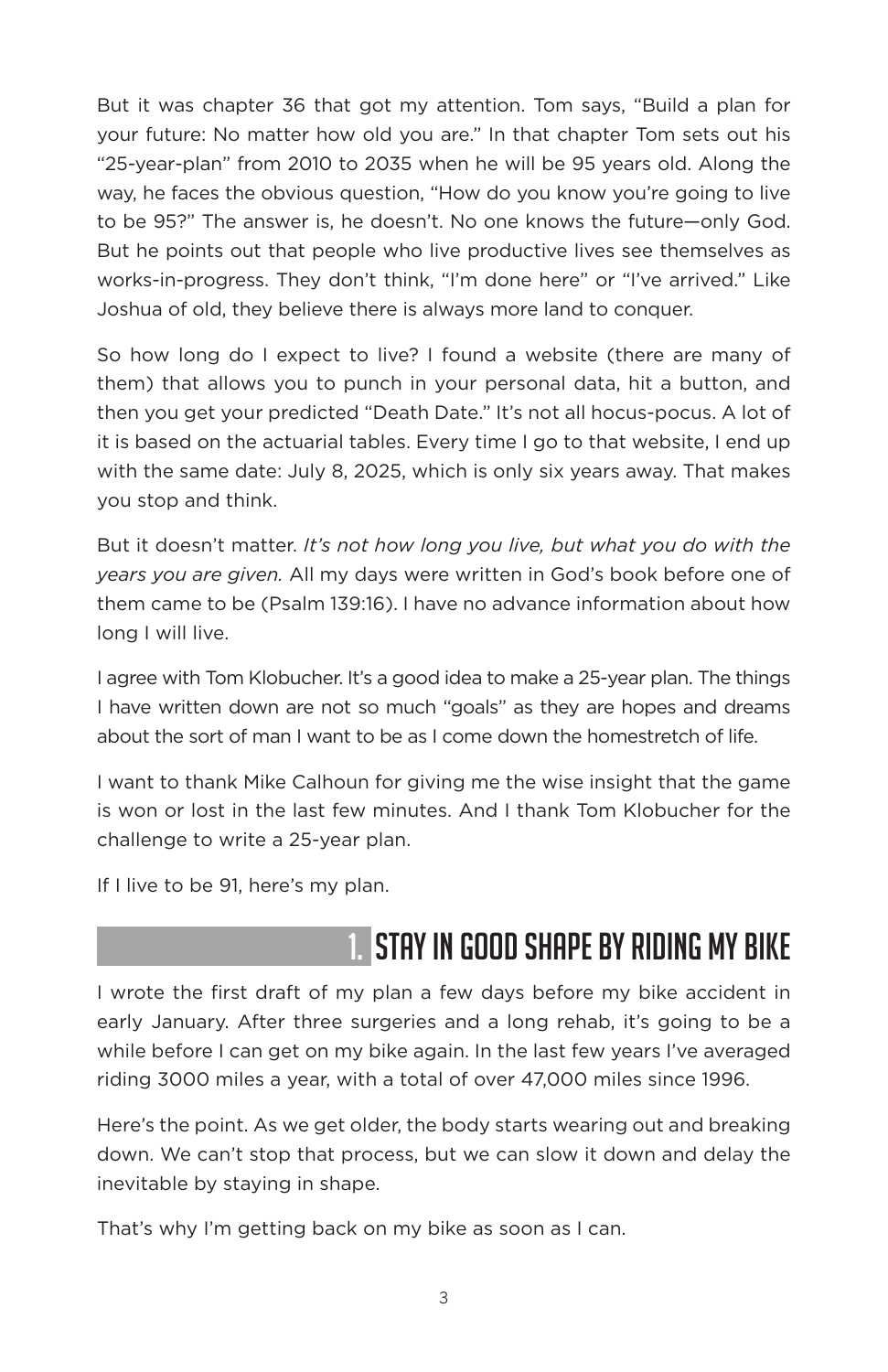# 2. Keep growing in the Lord

Somewhere I read about a mountain climber who died during a steep ascent. To honor him, his friends put on his gravestone, "He died climbing." That seems like an admirable goal for all of us. I don't want to coast down the last few yards of the racetrack. I want to run through the tape, going as fast as I can. That's not a statement about my schedule but about my desire. I want to die climbing. That means growing in my knowledge of the Lord, growing in my dependence on the Spirit, growing in my love for others, growing in my commitment to the gospel, and growing in the spiritual graces.

#### 3. Invest in the next generation

You can look back and be depressed, or you can look ahead and start smiling. *I choose to look to the future.* I'm restless in my soul to help train the rising generation of young Christian leaders. That's why we travel to Uganda, Kenya, India, China, the Philippines, South Korea, and Ukraine. Travel isn't getting easier, and now that I have all this hardware in my ankle, I'm going to be questioned by the TSA every time. No big deal. Here's the reward. I get to spend a week teaching 20-30 bright, gifted young people who want to learn God's Word. As I teach them Galatians or James or Daniel or 1 Peter, God's Spirit causes the lights to go on. I know they will take what I give them and pass it along to others who will pass it along to others. That's 2 Timothy 2:2 in action. It starts in the classroom. What a treat! What an honor!

#### **BE FAITHFUL TO MY WIFE**

I made a promise to Marlene long ago, and she made a promise to me. By the grace of God, we are still together, still happy, and still laughing with each other, walking side by side. The truth is, one of us is likely to go home to be with the Lord first. Until that day comes, we walk together through life.

I learned the importance of this in our early days in Oak Park. We ended the service in those days with me walking down from the pulpit to where she was seated. We would then walk out together hand-in-hand during the closing prayer. A woman told me she came to church mostly so she could watch us holding hands as we walked out of the sanctuary. It gave her hope for the future. In a world of broken promises, where people wonder if any marriage can make it, I accept the challenge of staying faithful in word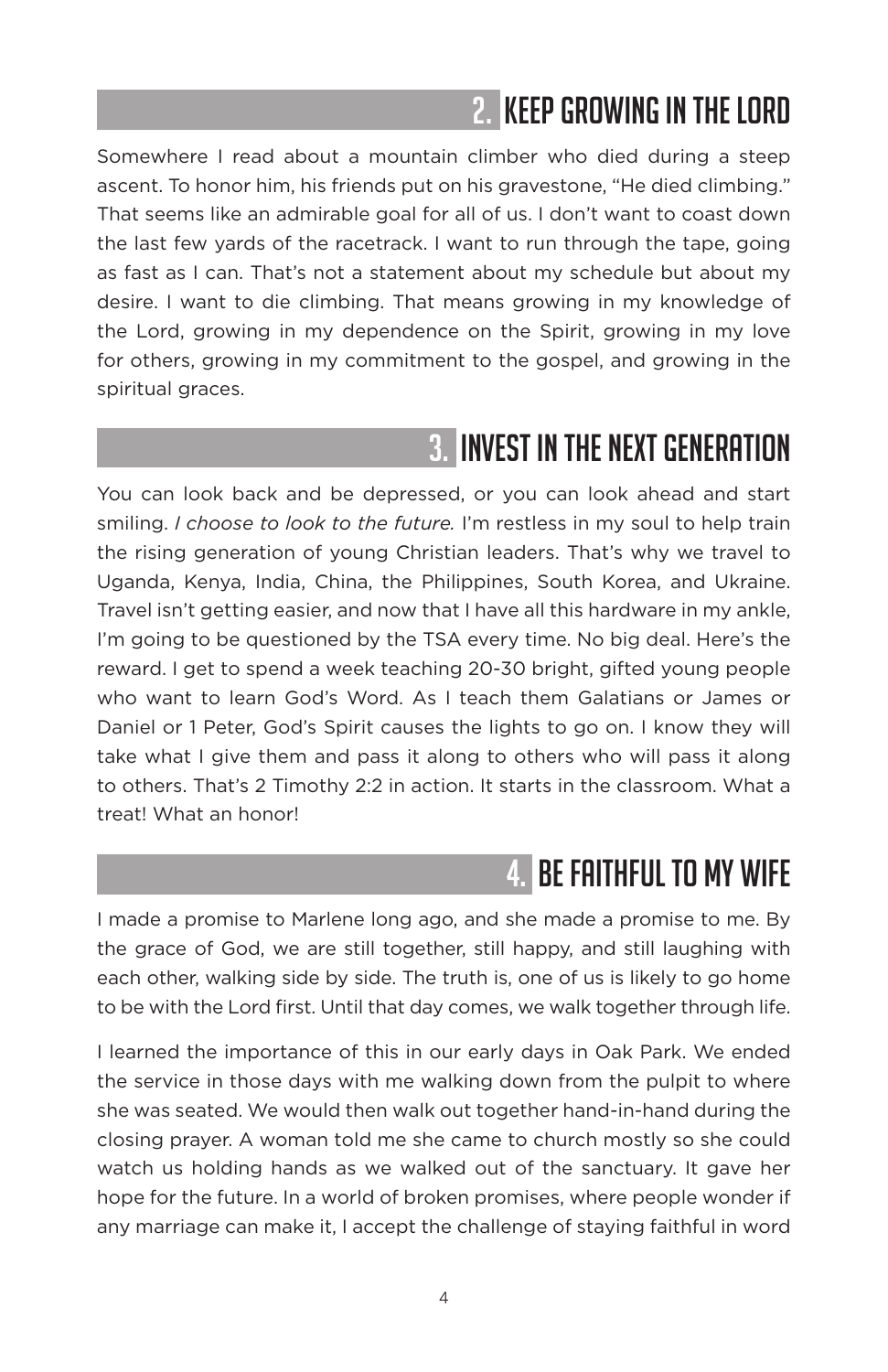and deed until the very end. That's the promise I made, and it's a promise I intend to keep.

### 5. Mentor my grandkids

Ten years ago we had no grandchildren. Then they started arriving—Knox, Eli, Penny, Violet, Zoe, Hannah, Joshua, and Niko. I agree with everyone else about this. You can't know how wonderful grandkids are until you have some. They represent the future. I look at their beautiful faces and think, "I have not wasted my time on planet earth. They will carry on after I am gone." They represent the hope of the future. That's where the action is. So I pray with them and for them and do all I can to build into them while I have a chance. Thank God for FaceTime and Skype and all the other amazing technologies that shrink the distance and bring us close together.

# 6. Travel as much as I can as long as I can

I think I got this from my parents. Not that they were world travelers, but my mom and dad traveled a lot in my growing-up years. I remember one moment when a cemetery salesman tried to interest my parents in buying a "family plot" where we would all be buried together. I can still remember my mom laughing and saying, "We can't do that. We expect our boys to scatter to the four winds." I think I've done the most "scattering" of the four Pritchard boys, but we've all done our fair share of travel. It's good for the soul to get out and about and see this big world God made. It's lifechanging to visit the Holy Land and walk through the land of the Bible. You gain a new perspective by traveling to India or China or the Philippines.

So far Marlene and I have visited 40+ countries. I have Australia and New Zealand and Chile and Germany (among others) on my bucket list. I plan to travel and teach God's Word as long as I'm able and the doors are open.

# 7. Gracefully accept my limitations

One part of growing old is realizing you can't do everything you thought you could do. Live long enough, and you'll end up in a rocking chair trying to figure out how to make the remote control work so you can watch the Great British Baking Show on Netflix. The key here is to "gracefully" accept the limitations that come as time passes. I can't do anything as fast as I could 20 years ago. Either I get grouchy about that, or I accept it as from the Lord.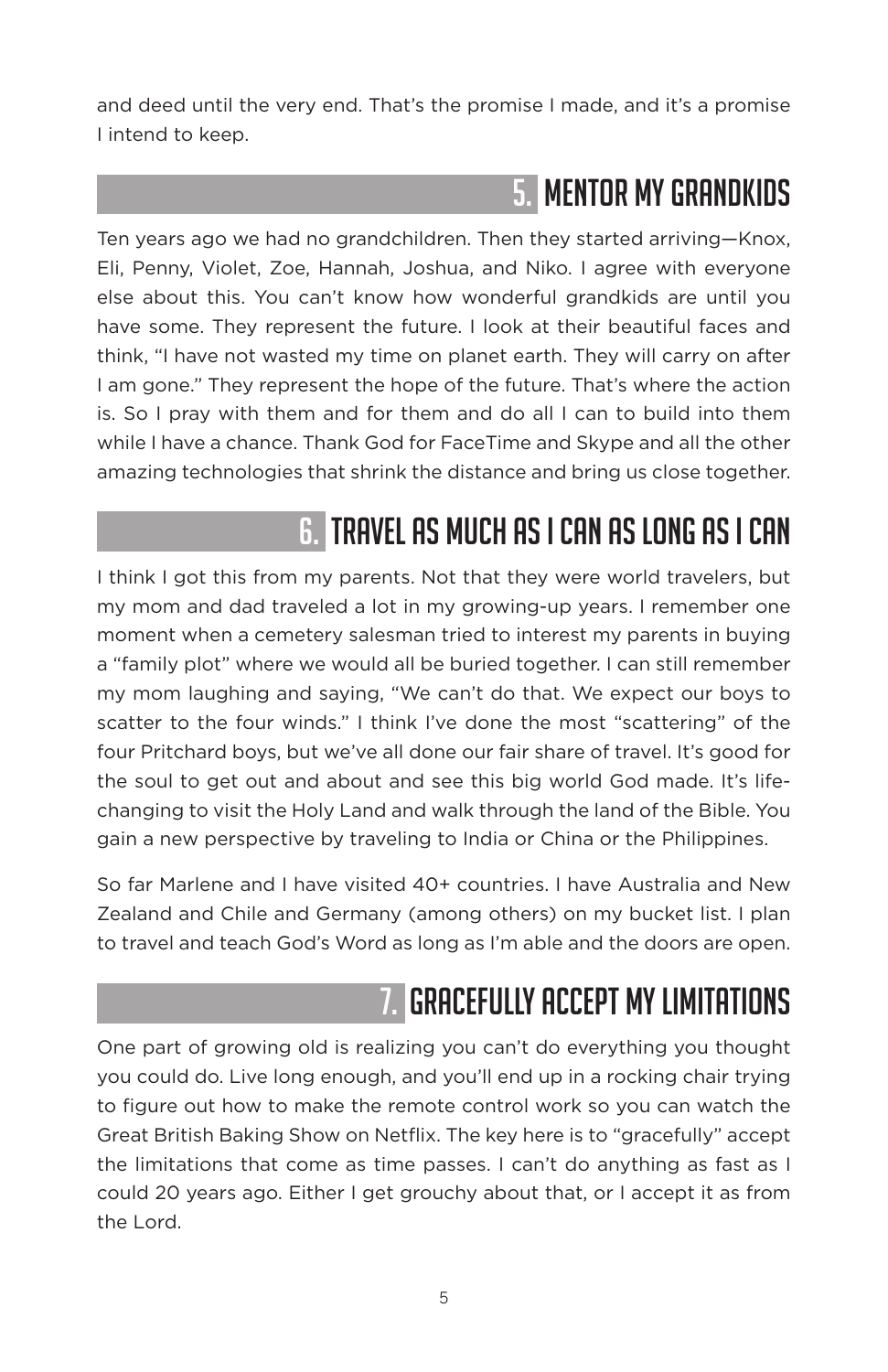# 8. Let go of things I can't do well

If I live to be 80, I won't be able to do everything I did when I was 30. The thought of going back in time and starting over is biologically taxing. I have no desire to be 25 all over again. I did it once, and that was enough.

I want to be smart about my limitations and give up those things someone younger can do better than me. I think we're all familiar with the story of men and women who hang on too long because they can't let go. We all need some good friends who can help us navigate those treacherous waters. If we believe in God's sovereignty, then we can let go of some things as the years roll on. If God used us, he can use someone else in our place, and that's okay.

# 9. Keep writing and speaking what God gives me to share

This is where the internet comes in. I started my writing career by doing a weekly column for the Sunday bulletin at Redeemer Covenant Church in Downey, California. We used a "spirit duplicator" and later a mimeograph machine, both of which have long since gone to the Museum of Forgotten Technology. Today we have the internet, which means I can write something like this document, post it, and have it immediately available to billions of people. What a gift. That's why I plan to keep writing as long as I can.

I plan to keep speaking as long as God opens the doors. The day will come when younger men will take my place in the various conferences. If you live long enough, someone comes along who is half your age with twice your energy who can say what you say better than you can say it. Is that okay? It has to be. I plan to keep writing and speaking while the doors are open. In my perfect world, I'll do my final Facebook Live at 9 AM on the day of my 2 PM funeral.

#### 10. Look for ways to stretch my faith

Joel 2:28 says that in the Pentecostal age, old men will dream dreams. Like Moses of old who saw the Promised Land and knew his people would enter it even though he couldn't, it is given to older saints to catch a glimpse of the future. I love it when Christians in their 80s and 90s dream big dreams for the kingdom of God. That's what I want for myself. I want to be like Caleb, who claimed the hill country for himself even though he was 85 years old. That's the spirit! Live until you die, and don't die until you're dead.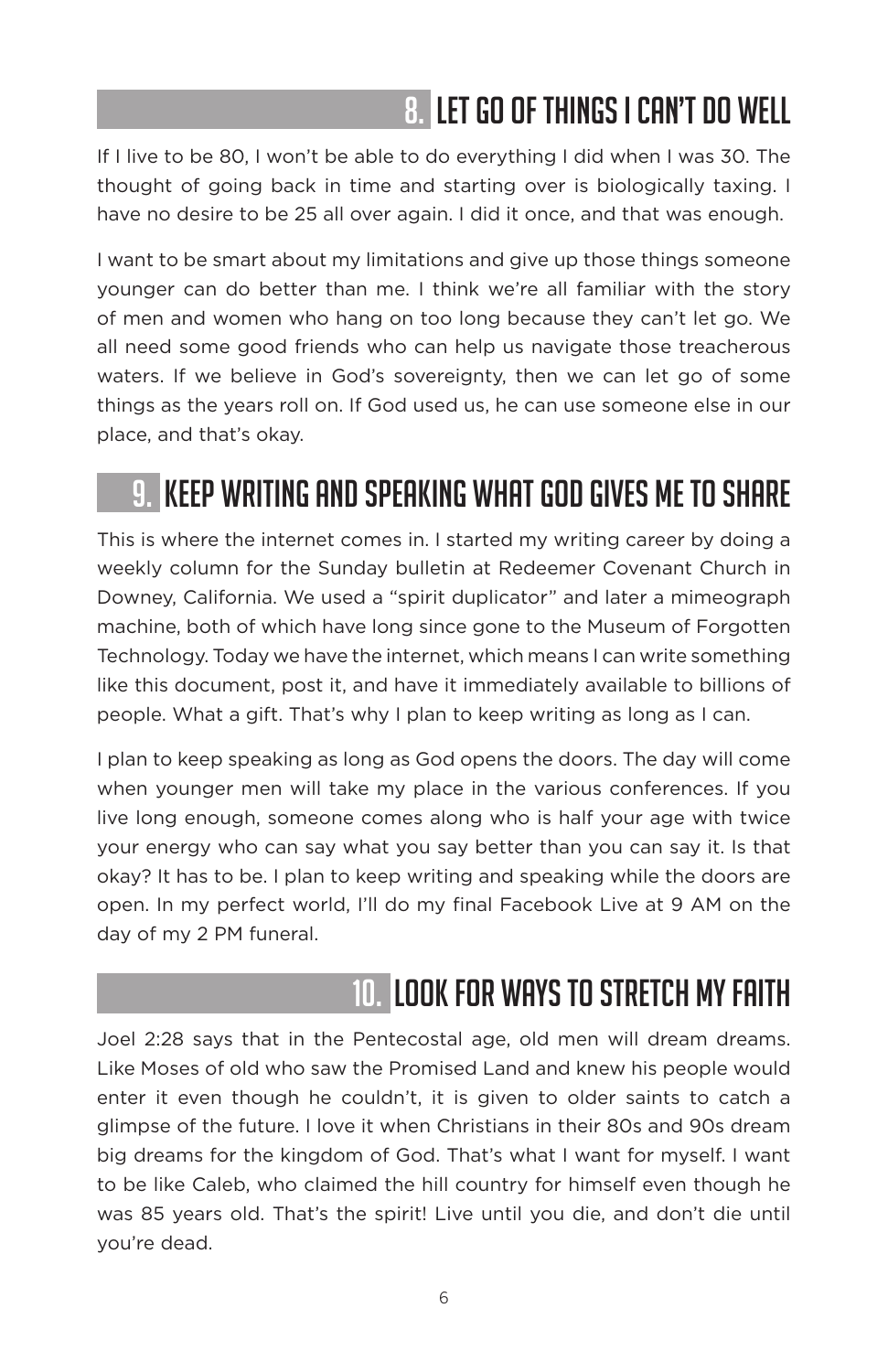# 11. Be generous with my time

That means being ready to talk to those who want to talk to me. Somewhere I read about a man who was frustrated with all the interruptions that wrecked his schedule. People just kept wanting to talk to him. It bothered him until he remembered that the interruptions were God's way of readjusting his schedule. I want to be easy to find, easy to talk to, and quick to share what I have with whoever needs it.

### 12. Keep my word

We're all busy. I don't know anyone who doesn't have too much to do. *We*  all feel the pressure, especially those of us who talk a lot. It's easy to make promises we don't intend to keep. We "sort of" tell the truth. We promise to be there at 8:30, knowing we will be at least 15 minutes late. We say we'll write a report, but things get hectic, and we let it slide.

There is a simple solution: *Make fewer promises but keep the ones you make.* Years ago I heard it put this way: Underpromise but overdeliver. Most of us do the opposite. We overpromise and underdeliver. That's why we have to keep making excuses. The best companies understand this principle. They may say, "We guarantee delivery in three weeks," knowing they can deliver it in two weeks. What happens when your order arrives early? You brag about that company because they did better than they promised. Most of us will say, "We can do it in 7 days," when we know it's going to be more like two weeks at the earliest. Then we wonder why people get frustrated.

As I sail on into the latter stages of my life's journey, I'd like to make fewer promises, and then keep the ones I make.

#### 13. Be a cheerleader—not a grumpy old man

Proverbs 17:22 reminds us that "a joyful heart is good medicine." I understand this in a new way because Marlene and I have entered the stage of life where we pack our medicine before we pack our clothes. I want to have a cheerful spirit that God can use to be healing medicine to those around me.

We all know the stereotype of the grumpy old man sitting on the porch, with a sour expression on his face, just waiting for a chance to tell the teenagers to get off his lawn. *Even the most cheerful people can become*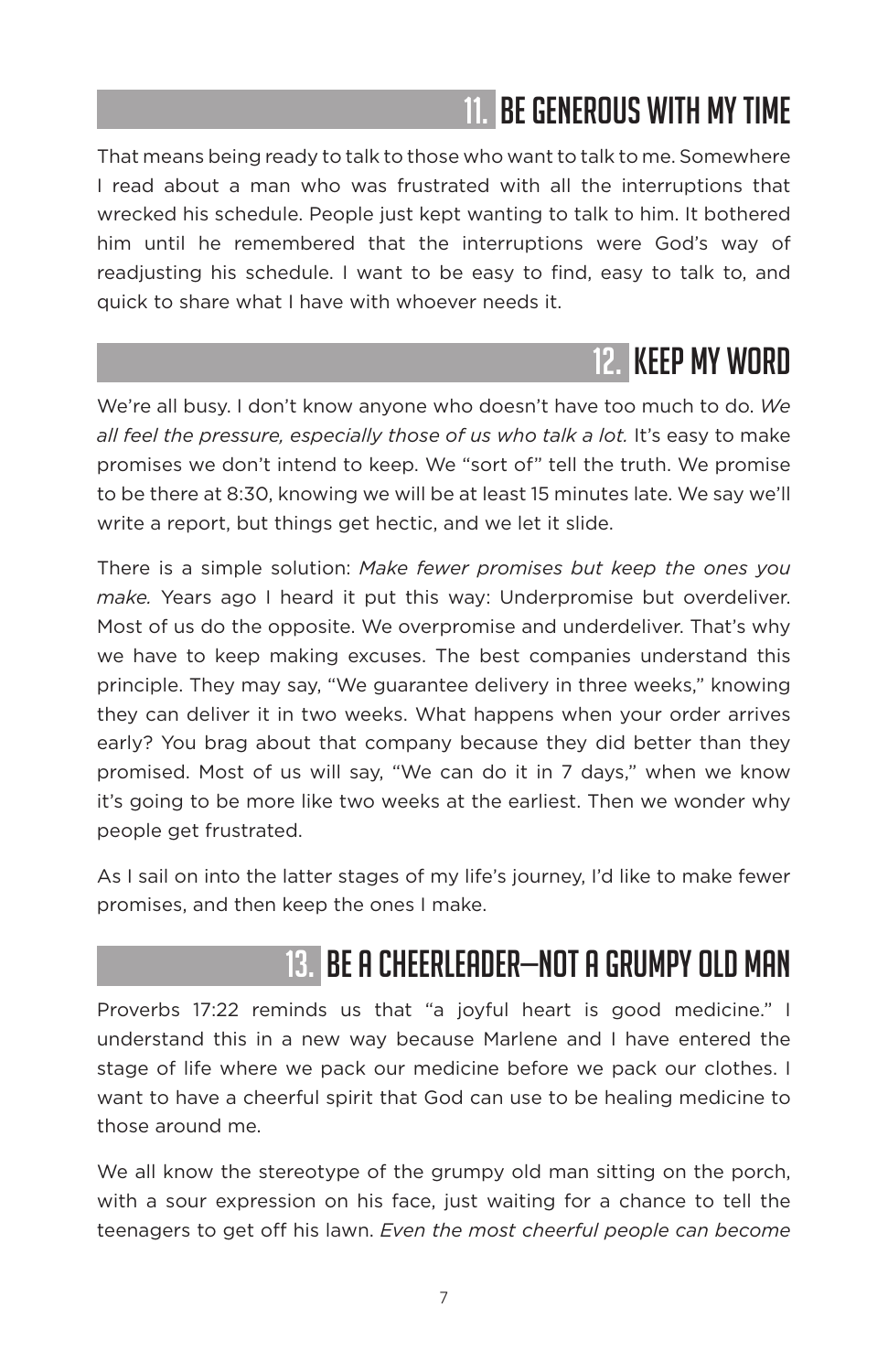*grumpy very quickly.* Sometimes health issues wear us down, or we feel discouraged by the loss of our loved ones, or we feel the world growing very small around us. Live long enough, and you're likely to end up sitting in a chair by the window, with nothing more to do than watch the dogs chase the birds.

I pray for grace to be an encourager who cheers others along the race of life. I had a seminary professor who liked to say, "It takes no size to criticize." May the Lord deliver us from a grumpy, cramped, unhappy view of life.

# 14. Be a trusted advisor to family and friends

I want the people who know me best and love me most to know they can come to me any time, day or night, and they don't need an appointment. I especially want my kids and grandkids to know I will be there for them as long as I can. I can't be an advisor for the whole world, but I can listen and give my thoughts to the people closest to me.

### 15. Remember to say "Thank you" every day

*Marlene has taught me a lot about this.* Many years ago, when I was going through a hard period, she suggested we play the "God sighting" game. It's very simple to do. You just look around and see where you can find God's fingerprints in your life. I was so discouraged that I couldn't imagine seeing God anywhere. Very soon I started to see him in small things. A phone call from a friend. The sun shining. A kind email. A friend who dropped by. A note from one of our boys with good news. A hymn that brought us joy. Sometimes it was just a small thing God would do, something that caused us to say, "That was the Lord who did that for us." *We learned if you keep your eyes open for God, soon you'll see him everywhere.* We often focus too much on the spectacular answers to prayer. God says, "That's not always where you're going to see me. Look for my fingerprints in the small things and listen for the whisper of my voice." *God always speaks loud enough for the willing ear to hear.*

I found myself praying over and over, "O Lord, open the eyes of my heart that I might see you everywhere." And you know what? It enabled me to see God at work in places where I had never seen him before.

I want to see God's fingerprints everywhere, and then I want to be quick to say, "Thank you, Lord!" because his mercies are new every morning.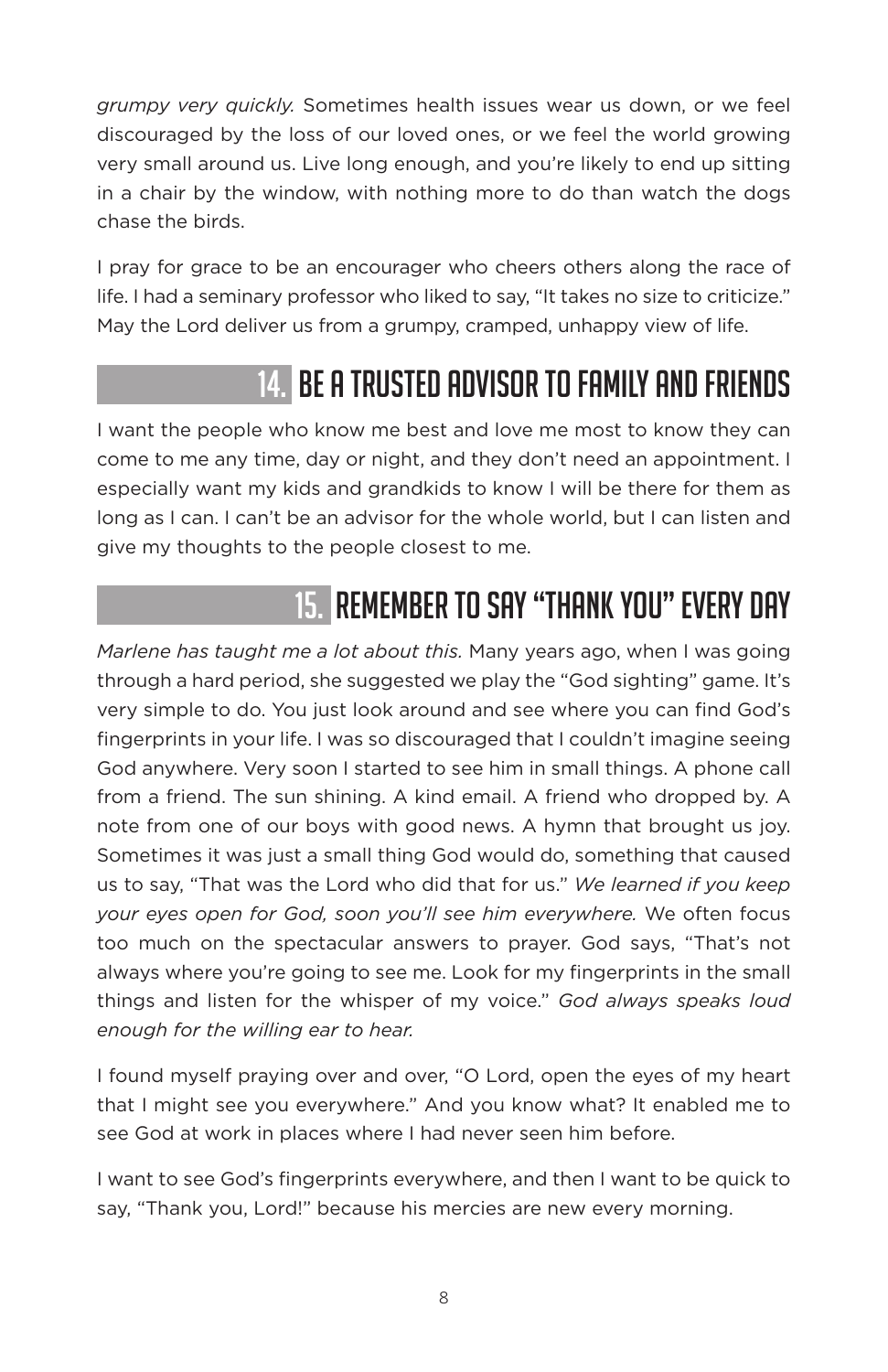# 16. Pray always for my wife, my kids, and my grandkids

The longer I live, the clearer it becomes that the greatest gift I can leave to the world is a family that loves God and tries to live by his Word. My books will soon be forgotten, and my sermons will not last forever. But if I can leave behind the legacy of a godly marriage, a happy family, of children and grandchildren who love each other and love the Lord, then I will not have lived in vain. I must work and pray to that end.

# 17. Memorize Scripture so I'll have it when I need it

I regret coming to this so late in life. About three years ago I began memorizing Scripture in earnest. I started by memorizing ten of the Psalms. Then I worked on Galatians, 1 Thessalonians, James and Isaiah 55. I've managed to get through a large part of 1 Peter. I use several translations, and I go at my own speed. The benefits seem enormous to me. As I hide God's Word in my heart, I find my faith strengthened and my courage deepened. I think it's helped my preaching. It certainly has been good for my soul. If I live long enough, the day may come when I can't read on my own. I want to have God's Word tattooed on my soul so I will be ready when that moment comes.

#### 18. Befriend the young and encourage them

The future belongs to the young. They will be here after I'm gone. Therefore, I want to spend these years building into the next generation and helping them any way I can. That means befriending them, listening to them, laughing with them, praying with them, learning from them, and imparting whatever wisdom God gives me.

#### 19. Dress well, look sharp, don't get slovenly

As the years pass, it's easy to stop caring about how you look. Last summer Marlene bought me some jazzy socks. Really wild stuff with bright colors and bold designs. She said it was time to jazz up my wardrobe. I thought about it, and she's right (as she always is about things like that). I've worn boring blue and brown and black socks all my life.

No more!

Now I have a dresser drawer full of incredibly bright socks. I don't know if they make me look better, but I smile when I put them on, and I think that's half the battle.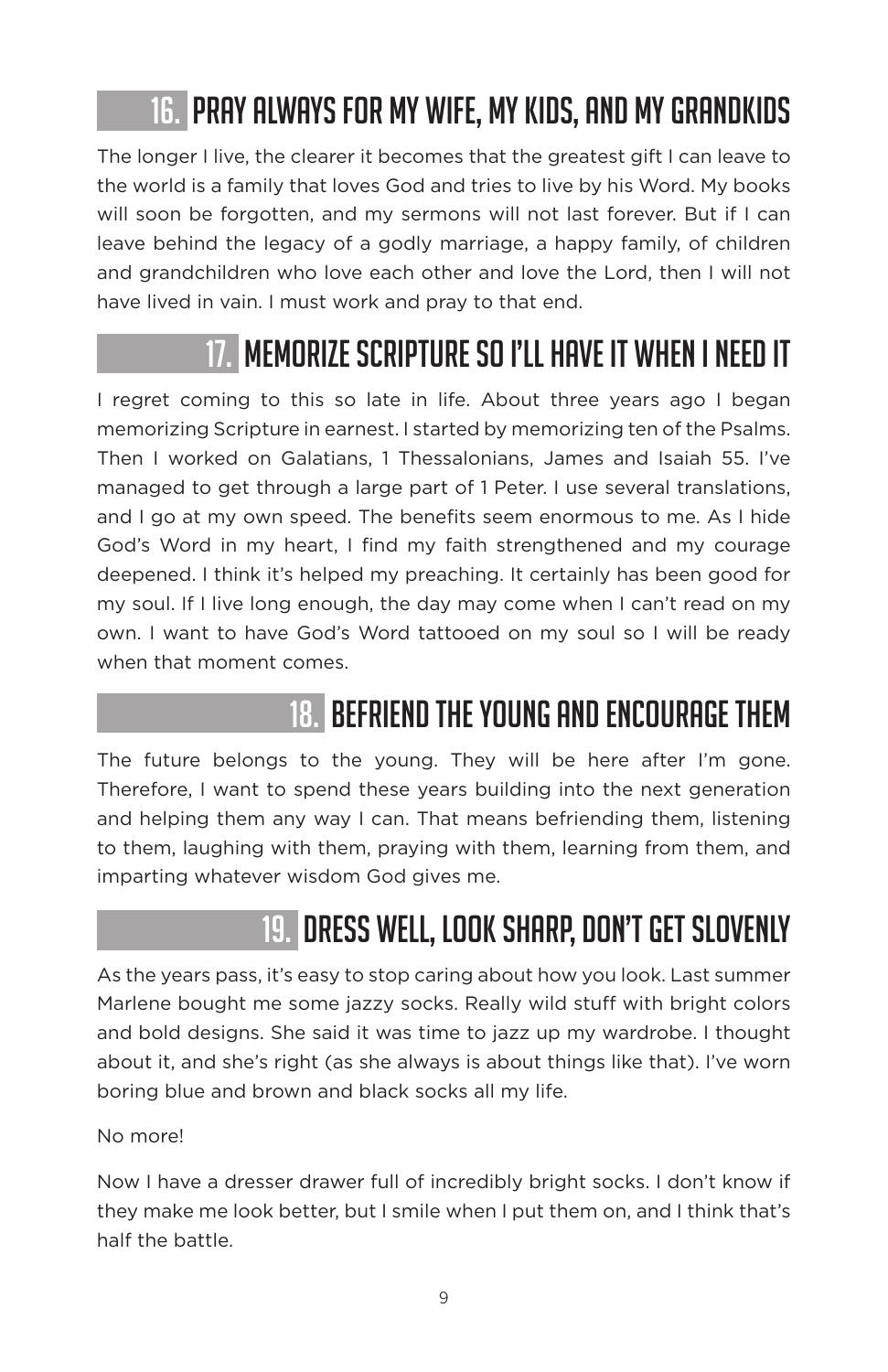# 20. Have a blast while I last

I learned this principle from Shirley Banta, the legendary church secretary in Oak Park who had served my two predecessors and then stayed on to help me get my feet on the ground. She used to say to me, "Remember, Pastor Ray, have a blast while you last." That speaks to your overall attitude toward life. Ecclesiastes 9:10 says, "Whatever your hand finds to do, do it with all your might." That's not just good advice. It's a command from the Lord. Don't just sit on the couch watching TV. Don't mope while life passes you by. Get in the game!

We often quote the first part of verse 10, but seldom do we mention the last part of the verse: "For in the grave, where you are going, there is neither working nor planning nor knowledge nor wisdom." That's a downer, isn't it? No, not really. It's just sober reality.

Have a blast while you last because you won't last forever. We will all do some "box time" eventually. *Life is not a dress rehearsal.* We only get one chance to do whatever we're going to do on planet earth.

### 21. When I'm wrong, admit it

I expect to make many mistakes in the years to come. I say that because I've made plenty of mistakes in the last 66 years. I expect that trend to continue despite my best efforts. But I don't want to go through life making excuses or blaming other people. I've discovered I can't get better until I own my mistakes. I want to keep short accounts with the Lord and with my friends and loved ones.

#### 22. Make new friends along the way

A man in his 80s remarked to me that it's hard to make new friends at a certain point in life. We all like to hang around with the people we know best. Nothing wrong with that. But how much better to open the doors of your heart and let God give you some new friends. It's too late to make any more "lifetime friends," but there's plenty of time for new friends.

# LIVE WITHOUT FEAR

*This strikes me as a big deal because it's easy to live in fear when you get older.* You worry about your health, you worry about your finances, you worry about your spouse's health, you worry about your kids and grandkids, and you worry about being put on the shelf and forgotten.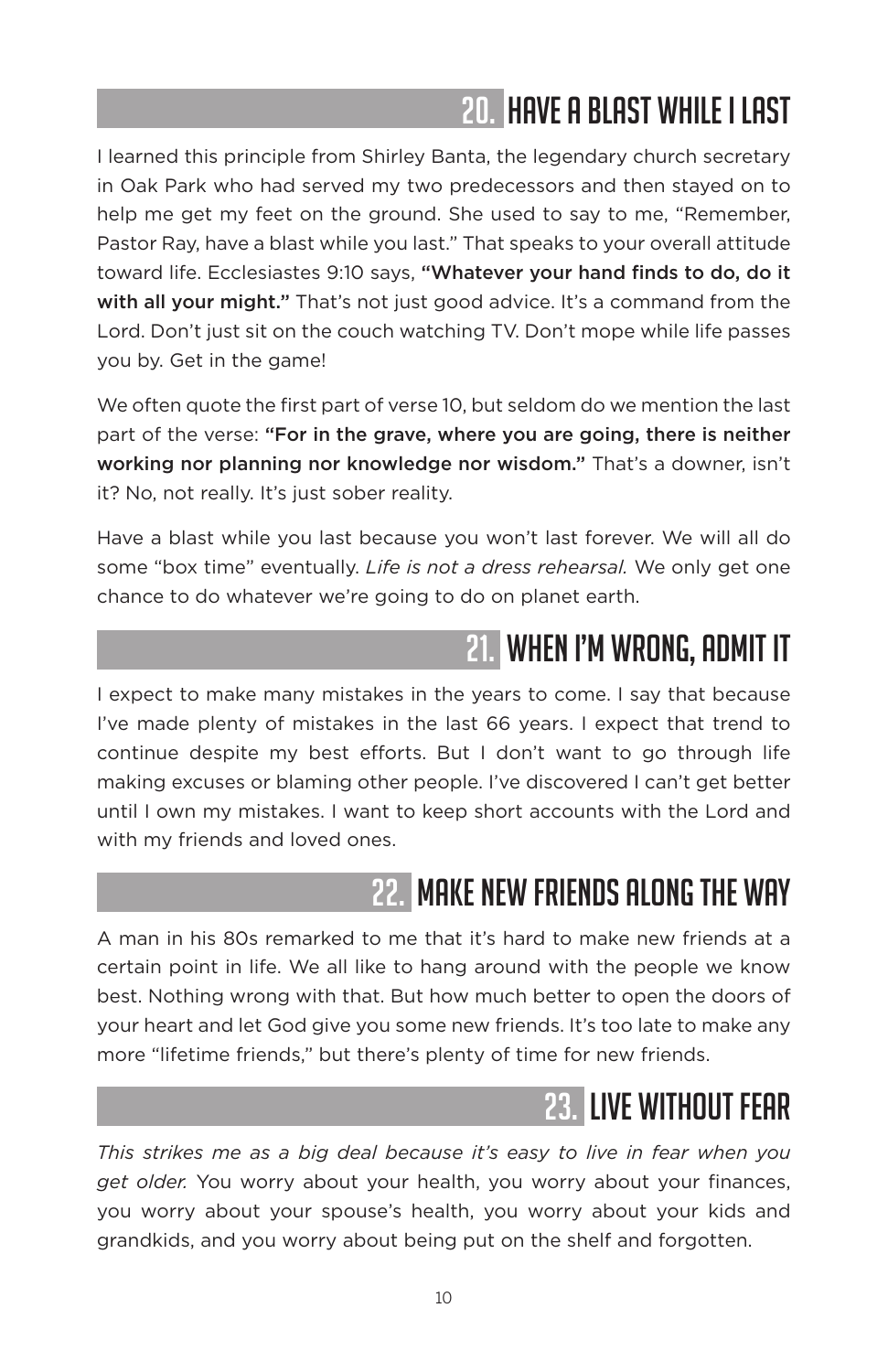And the truth is, there are many reasons to worry as you head down the long straightaway that leads to the finish line. So many things could happen that you can't predict. How do you live without fear? *First, you can't isolate yourself because isolation breeds distorted thinking.* We need the stimulation of people who love us and like to be around us. *Second, we need to find happiness in doing small things.* It's not just keeping busy. It's believing the work of today is God's work, whatever it happens to be. *Third, we need to surround ourselves with good music.* As I type these words, I'm listening to Majesty Radio from Moody Bible Institute in Chicago. I just heard an up-tempo version of "Power in the Blood" that had me tapping my toes and singing along. As Luther remarked, the devil hates good music. When Christian music comes in, he must leave. So turn up the good stuff and drive him nuts!

# 24. Keep watching for the Lord's return

My friend John Tahl died last week at the age of 91. When we talked on the phone a few days earlier, we both knew the end was near, but John didn't think it would come so quickly. At one point I said, "John, why don't we skip all this funeral business and go straight to the Rapture?" He laughed and agreed it would be a wonderful idea.

As I look at the world rushing headlong into the abyss of judgment, I can't help but think the coming of the Lord must be near. Multitudes of Christians before me have said the same thing. I'm taking my stand with them. I'd rather expect Jesus to come in my lifetime and be wrong than to be so in love with the world that I'm not ready to see him when he comes.

#### 25. Be ready to die when the moment comes

This goes back to my conversation with Mike Calhoun. At the age of 66, I'm closer to 91 than to 31. A lot of sand has already slipped into the bottom of the hourglass. I'm in the final minutes of the fourth quarter. My whole life hangs in the balance. I have not yet finished the race or won the prize. As I come down the homestretch of life, I'm not sure where the finish line is, except that it's somewhere in front of me.

*My job is to keep running hard until I cross the finish line.* If that happens today, I'll be surprised but not disappointed. If it happens 25 years from now, I'll be surprised in another way. We live in a time of amazing technological progress. Recently Israeli researchers said they may have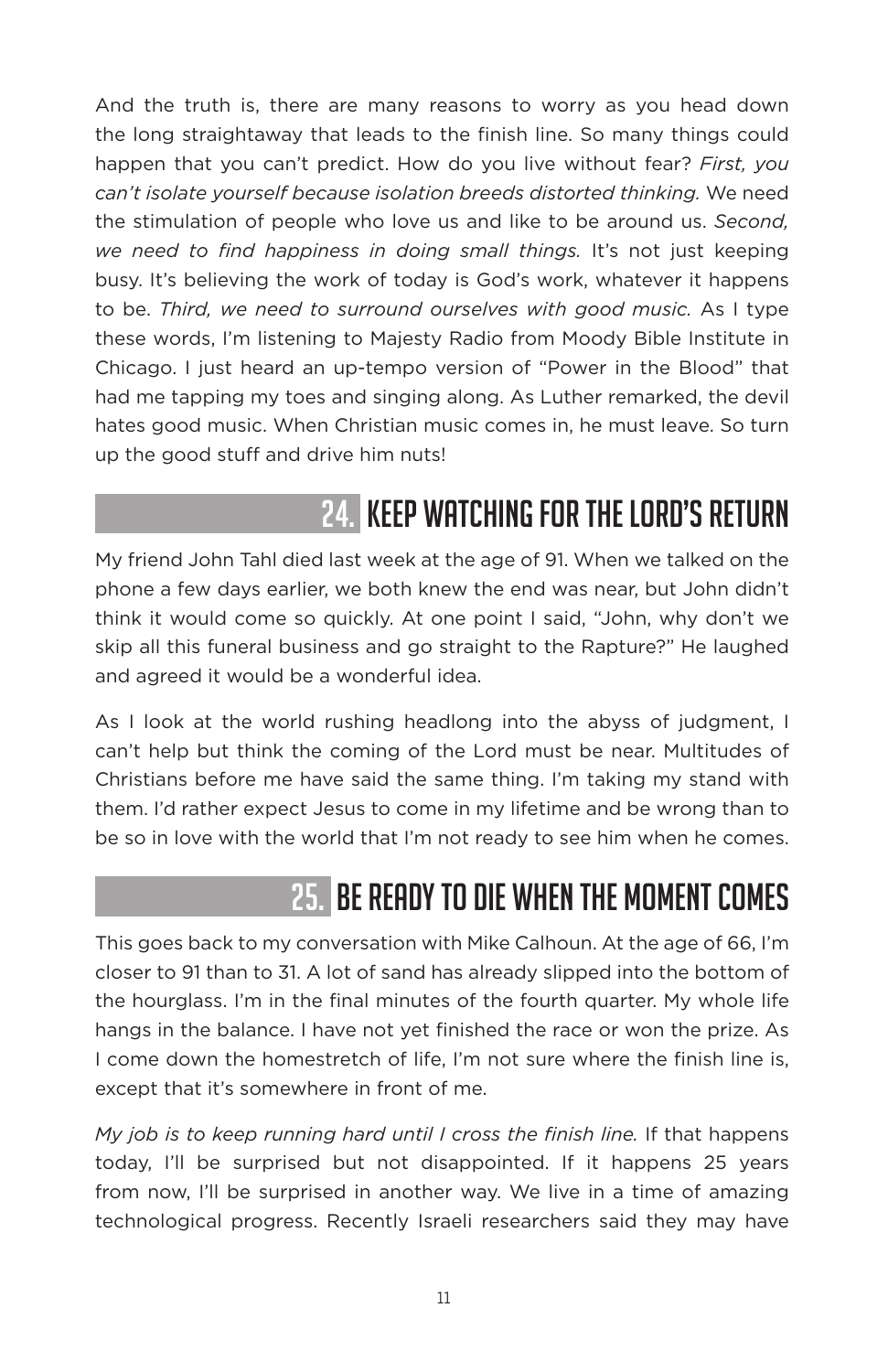a cure for cancer within a year. I hope it's true. God speed the day when cancer will be a distant memory.

My friend Jack Graham said it this way: "If you're not dead, you're not done. God still has work for you to do." That thought cheers me up. At the moment, I'm not dead; therefore I'm not done. God still has work for me to do.

So I plan to laugh a lot, encourage everyone I can, and point people to Jesus as the only hope in this mixed-up world. I plan to run hard and then pass the baton to the next runner in front of me. That's all I can do.

These are great days to be alive—the best days. I've got my 25-year plan. If I make it to 91, maybe I'll do another one. In the meantime, I plan to play through the whistle and run through the tape. I figure if I live each day as if it might be my last, one day I'm bound to be right.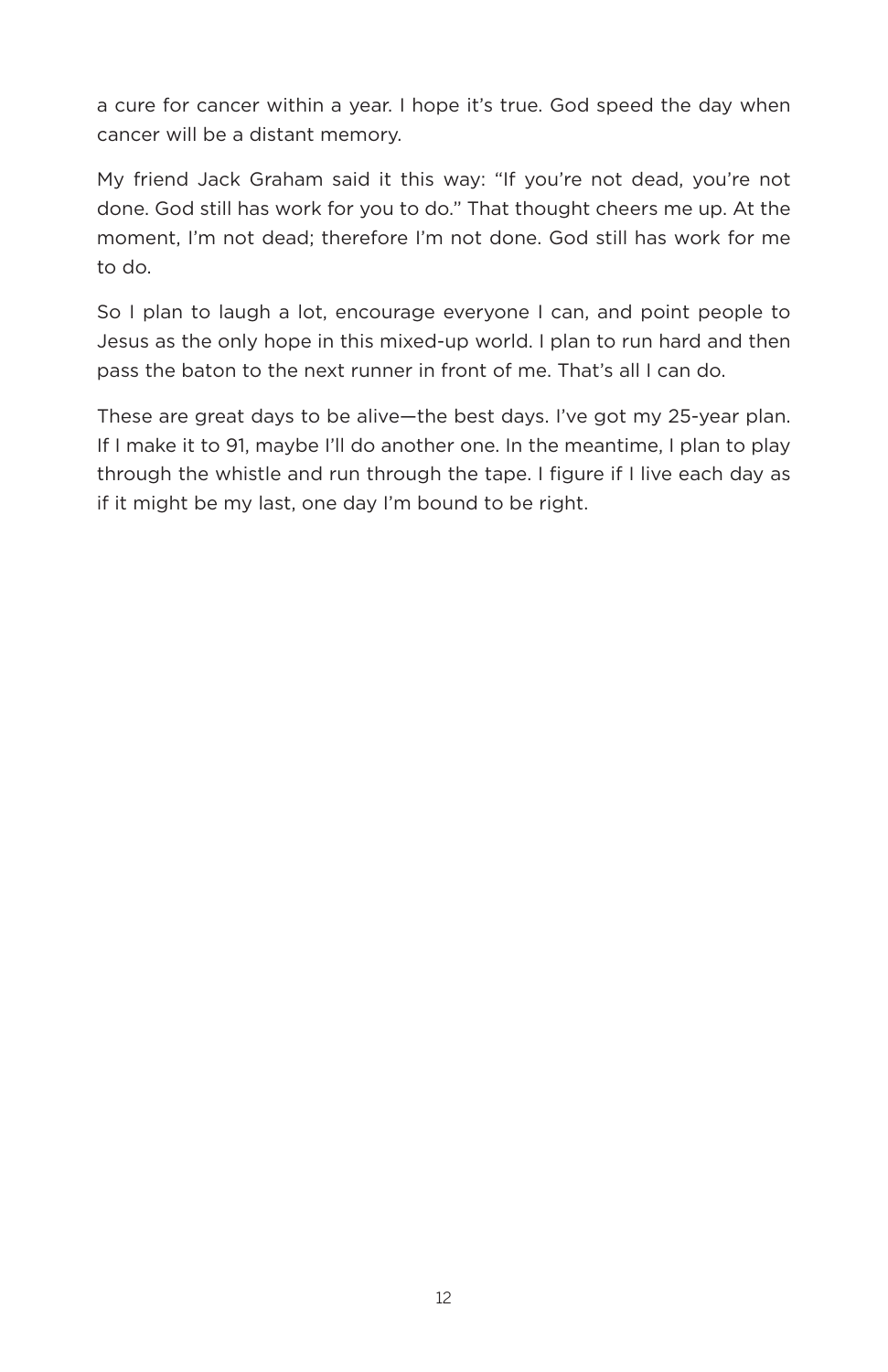# GOING DEEPER

- 1. Of the 25 goals listed, which ones seem to resonate the strongest with you?
- 2. According to Psalm 90:12, what should we ask God for in light of our own mortality?
- 3. What does it mean to you to "play through the whistle" and "run through the tape"?
- 4. According to Matthew 6:33, what should our focus be no matter how long we live?
- 5. What things do you need to let go of in order to focus on what you do well?
- 6. Take 15 minutes and write down a few of your 25-year goals. What sort of person do you hope to become 25 years from now?

If you were encouraged by this booklet, please email our office at info@keepbelieving.com and ask how you can receive additional copies.